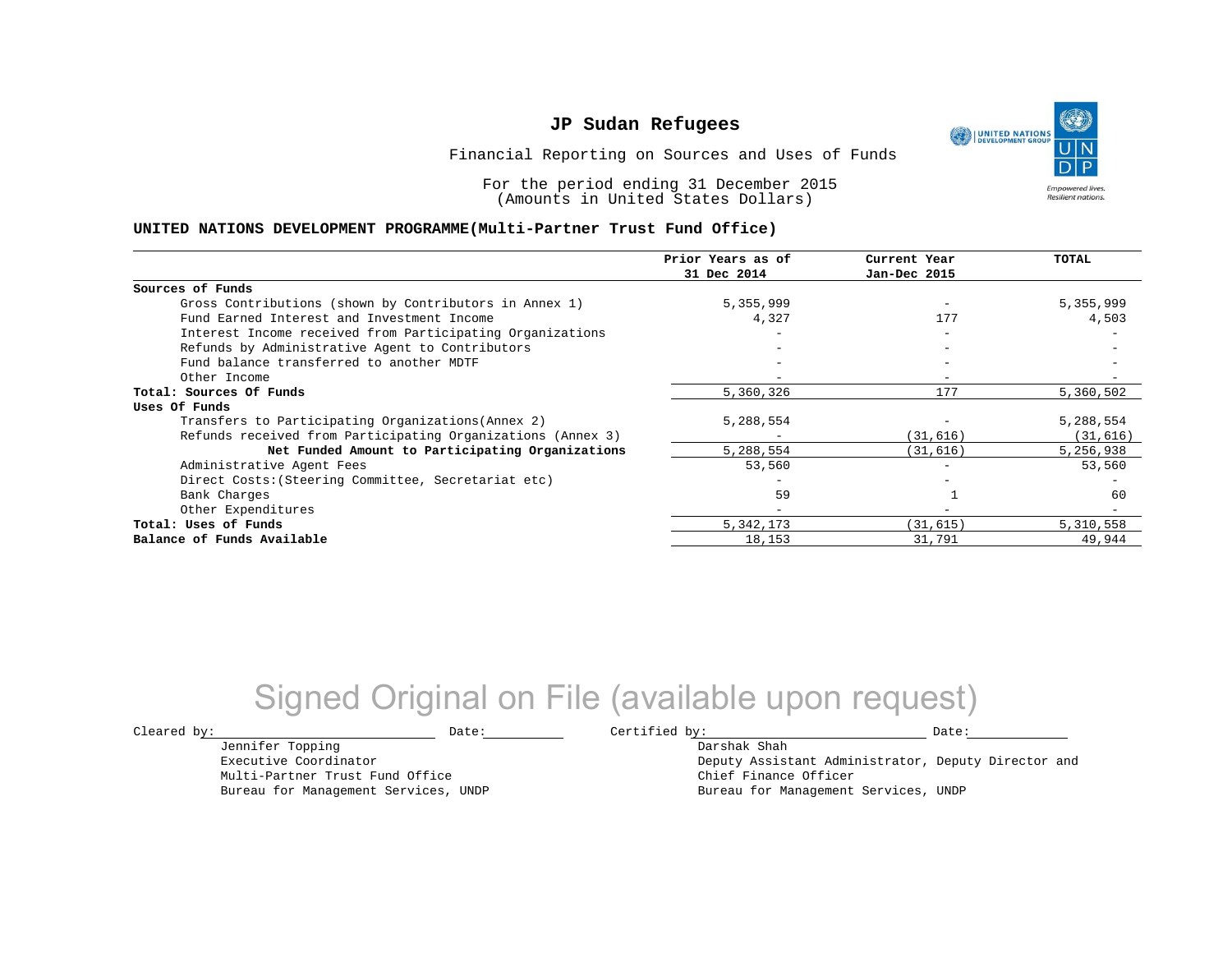

Financial Reporting on Sources and Uses of Funds

For the period ending 31 December 2015 (Amounts in United States Dollars)

### **UNITED NATIONS DEVELOPMENT PROGRAMME(Multi-Partner Trust Fund Office)**

**Annex - 1: Gross Contributions**

|                           | Prior Years as of | Current Year             | TOTAL     |
|---------------------------|-------------------|--------------------------|-----------|
|                           | 31 Dec 2014       | Jan-Dec 2015             |           |
| Contributors              |                   |                          |           |
| GOVERNMENT OF NETHERLANDS | 3,571,400         | $\overline{\phantom{a}}$ | 3,571,400 |
| GOVERNMENT OF NORWAY      | 1,784,599         | $\overline{\phantom{0}}$ | 1,784,599 |
| Total: Contributions      | 5,355,999         | $-$                      | 5,355,999 |

# Signed Original on File (available upon request)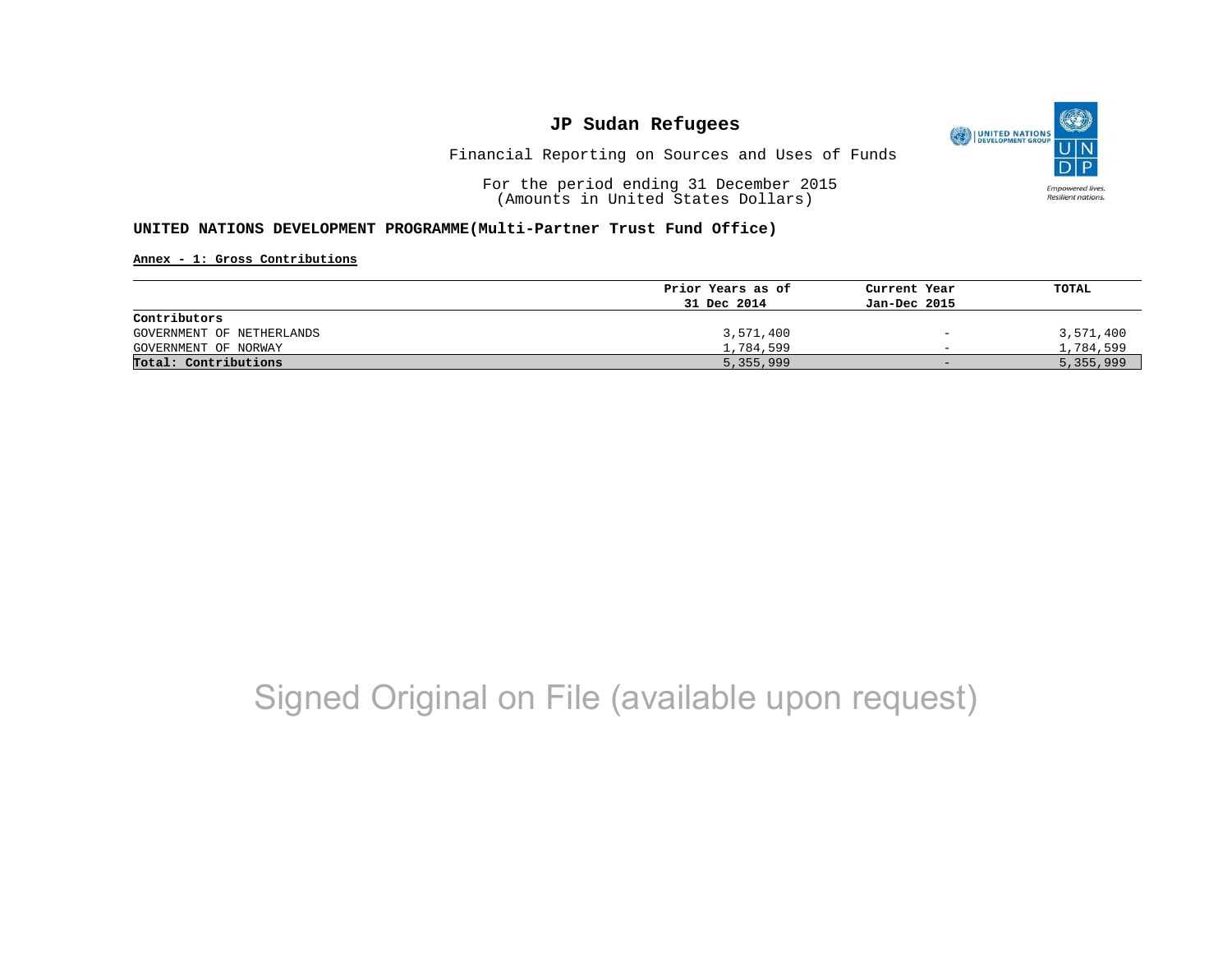

Financial Reporting on Sources and Uses of Funds

For the period ending 31 December 2015 (Amounts in United States Dollars)

#### **UNITED NATIONS DEVELOPMENT PROGRAMME(Multi-Partner Trust Fund Office)**

#### **Annex - 2: Transfers to Participating Organizations**

|                                                | Prior Years as of | Current Year             | TOTAL     |
|------------------------------------------------|-------------------|--------------------------|-----------|
|                                                | 31 Dec 2014       | Jan-Dec 2015             |           |
| UNDP                                           | 3,723,935         | $\overline{\phantom{a}}$ | 3,723,935 |
| UNHCR                                          | 1,564,619         | $\overline{\phantom{0}}$ | 1,564,619 |
| Total Transfers to Participating Organizations | 5,288,554         | $-$                      | 5,288,554 |

# Signed Original on File (available upon request)